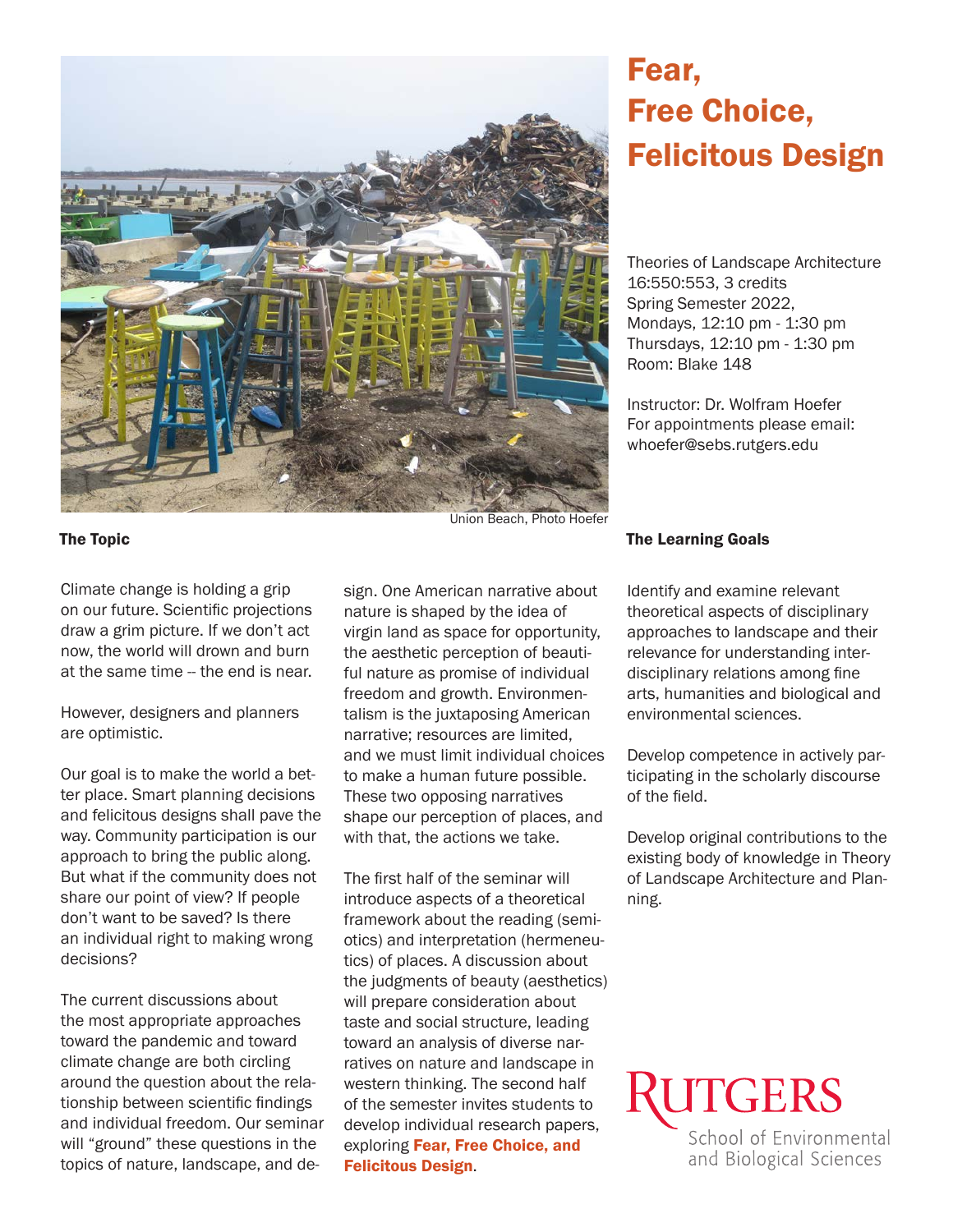





Ramapoo Reservation, Bergen County, NJ Photo Hoefer

# **Components**

#### Lectures

A series of lectures will provide a context for readings and discussions. They will address both, landscape as a physical object and landscape as a cultural symbol. Lectures will further foster discussions on how the various possible interpretations of landscape relate to the disciplinary core of Landscape Architecture Theory and to other theories in the arts, humanities, and sciences. We will explore how such theories relate to environmental design and the nature, essence, meaning and communication of space. A recap at the end of the lecture section will evaluate how much you were able to engage with the material.

#### Readings

The lifeline of this seminar is an active and creative discussion. Due to the very diverse background of the student body in this graduate seminar, some texts might occur to be more relevant to your interests then others, however, you are expected to read and prepare all material assigned for a class. This includes that you prepare at least one question per reading. Feel free to elaborate a little on that question and please post it at least four hours before the class meeting to the according Canvas discussion. These questions will be distributed to support the discussion in class.

#### **Discussions**

Guided by the readings, the discussions will complement the lecture material. You are requested to submit reading questions for discussion on Canvas.

Further, each student is expected to take responsibility for one seminar discussion through leadership in preparation and class discussion. It is suggested that the topic of the discussion is related to your research paper.

#### Papers

In addition to active and engaged discussions, all students will contribute to the class via a paper. Average length between 4000 and 5000 words. The paper will be developed in five steps (see contribution). When developing your paper, imagine that your reader is a person who really wants to understand you. Please don't consider this paper as just an assignment do get over with, but as an opportunity to develop a new idea. It is all about what you want to say.

The paper needs an introduction, why your question is important, what your goal is and how you will reach this goal. Each subchapter needs an introduction and a link to the next chapter, finally a conclusion explaining what the reader has learned and how this contributes to the topic of the class. Also, citations don't speak for themselves. Explain why a citation is important for your train of thought, you may want to repeat a quote in your own words.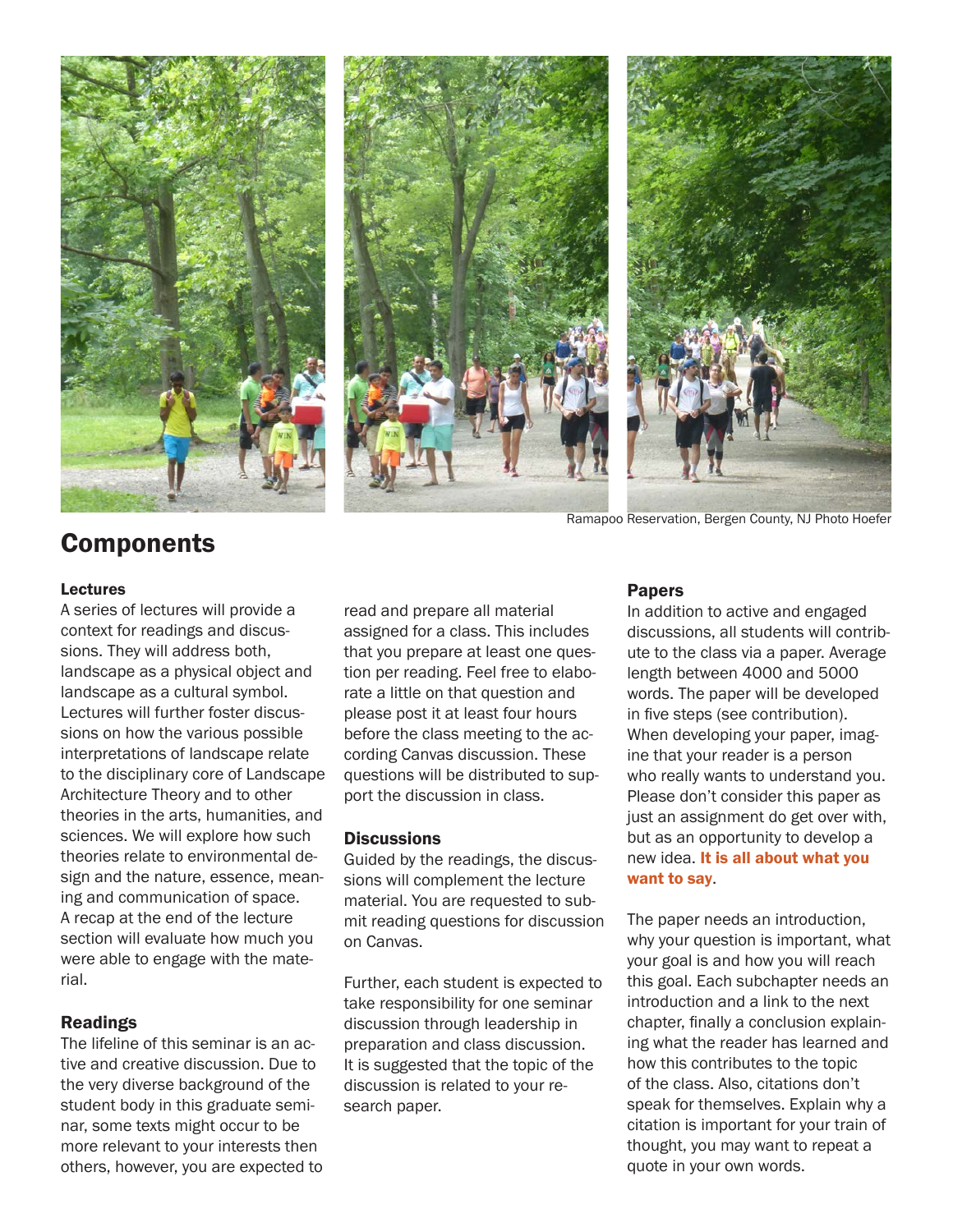

Bergen County Parks Master Plan, CUES 2018, cut out

## Contribution

#### Reading Question

Prepare your reading questions and post them to the according Canvas discussion, prior to the listed date of the class.

#### Paper Step 1 Outline

Choose a topic for your research in the context of Fear. Free Choice. and Felicitous Design. Your choice is hopefully guided by the overall class theme, contributing to the overall discussion of the group. This choice might help fostering your individual research interest to be pursuit in you master project, however, simple double dipping with 550:582 is not appropriate. In an initial text, you will describe why you chose the topic, define at least one research question and list additional literature.

We will discuss these questions in class and will then develop a mutual agreement on the analytic context of your research and how it will be delineated from your peers' work.

#### Paper Step 2 Draft

You will document the research on your chosen topic in a comprehensive paper. Please submit a draft of this paper to Canvas and directly to two of your classmates for peer review.

8-12 pages, WORD file, including diagrams/images, and literature list.

#### Paper Step 3 Peer Review

A proper review consists of productive written comments on the text. Use the word review function. Please submit the completed review to Canvas and directly to the author.

#### Paper Step 4 Draft to Professor

Revised paper to professor. Subsequent improvements are highly encouraged.

#### Paper Step 5 Presentation

You will prepare the class discussion of the topic acknowledging the reading questions of your peers. You may introduce your thoughts with a presentation, using media as appropriate. The reading for that period will be selected by you. Please make sure that chosen additional literature is available to the class at least one week prior to your presentation.

20 minute verbal presentation, preparation and leading of the class discussion

#### Paper Step 6 Final Paper

The final version of the paper will be part of our course documentation. The layout shall reflect the standards of a design program. Please make an effort to relate your topic to the overall theme. Submit the complete 10-15 pages with images as InDesign file (the complete package folder!) and as PDF.

Please follow the MLA manual of style for any document you produce.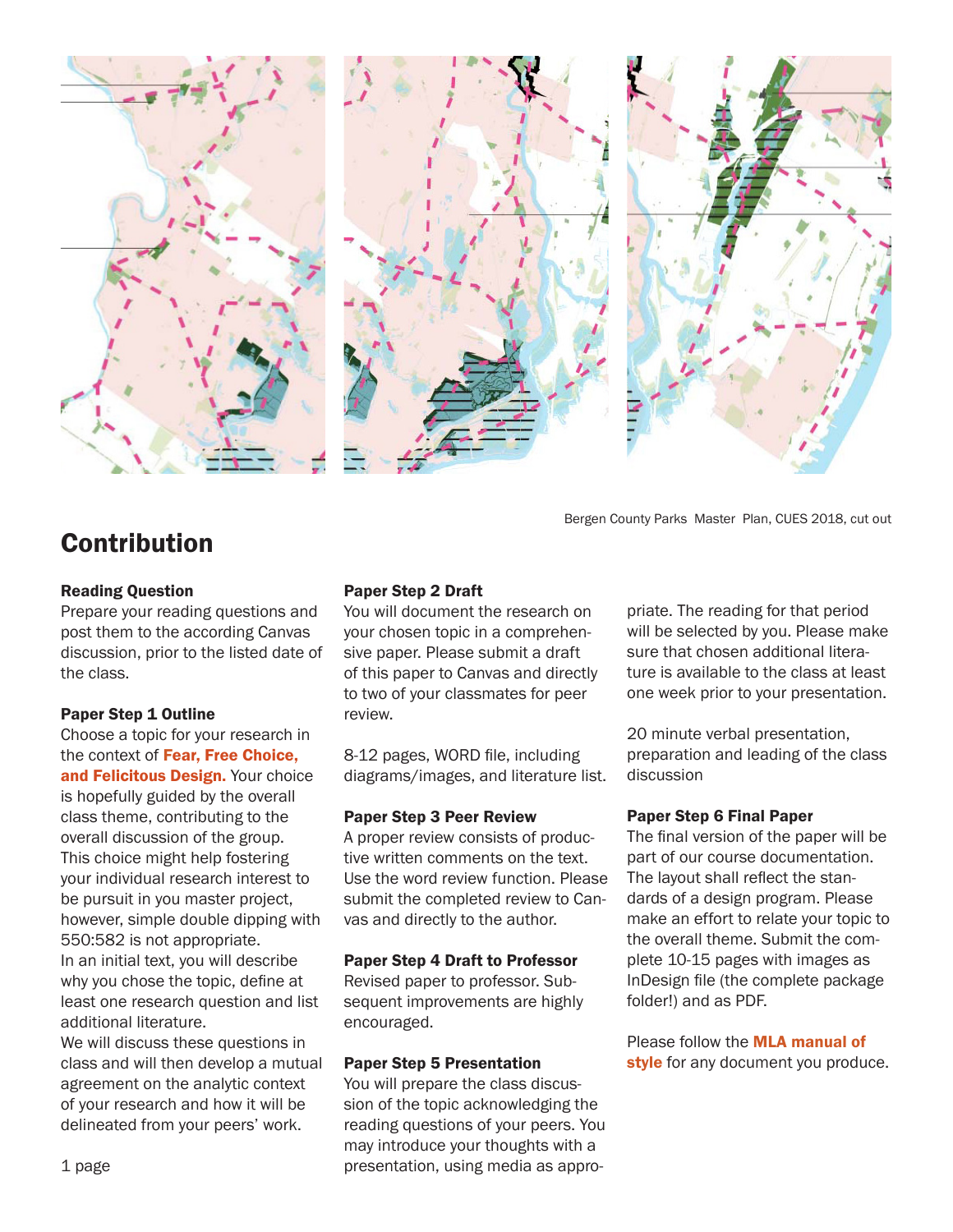



# FOR 2007,<br>WE'VE DONE IT AGAIN.



Classes

#### Faculty presented overview of general theories and approaches

1/20 Introduction: The role of theory for landscape research, planning, and design.

#### 1/24 Fear, Free Choice, and Felicitous Design

 Hedrick, Todd. "Fear of Nature, Fear of Self, Fear of Society: Psychic Defense Mechanisms in Adorno's Theory of Culture and Experience." European Journal of Philosophy, WILEY, 2021, https://doi.org/10.1111/ ejop.12656.

#### 1/27 Meaning/Semiotics

Olin, Laurie 1988: Form, Meaning, and Expression in Landscape Architecture. In: Landscape Journal 7: 2-88. 155-157.

2/3 Meaning/Hermeneutics Hans-Georg Gadamer 1975: Truth and method /; [translation edited by Garrett Barden and John Cumming]. p.265-380

2/7 & 2/10 Judgments of Beauty KU. Kritik der Urteilskraft. Zitiert nach der zweiten Auflage (B) Berlin 1793. / Critique of the Power of Judgement. Translated by Paul Guyer and Eric Matthews. Cambridge 2000. §§ 1 - 9

Cole, Indian Pass 1847 Great Northern Railroad timetable for Chevrolet advertisment 2001 Glacier National Park Chase 1910

> Guyer, Paul 2005: Values of Beauty. Historical Essays in Aesthetics. Cambridge p.3- 37,141-242; 289-326

2/14 Good Taste and Success Bourdieu, Pierre 1984: Distinction : a social critique of the judgement of taste ; translated by Richard Nice. Harvard University Press. Cambridge. French original 1979. pages 466-500

#### 2/21 European Landscape

Olwig, Kenneth R. 2005: The Landscape of 'Customary' Law versus that of 'Natural' Law. In: Landscape Research; Vol. 30,No. 3, 299-320, July 2005.

Olwig, Kenneth R. 1996: Recovering the Substantive Nature of Landscape. In: Annals of the Association of American Geographers. 86(4), pp.630-653

#### 2/24 American Landscape

Jackson, John Brinckerhoff 1984: Discovering the Vernacular Landscape. New Haven; London. Pages 145-157

Groth, Paul; Wilson, Chris (editors) 2003: Everyday America: cultural landscape studies after J.B. Jackson. London. Pages 1-22

Höfer, Wolfram; Trepl, Ludwig 2010: Jackson's Concluding With Landscapes – Full Circle. In: Journal of European Landscape Architecture. 10 (2). 2010. 40-51.

2/28 Post-Industrial Landscapes, Höfer, Wolfram; Vicenzotti, Vera 2013: Postindustrial Landscapes: Evolving Concepts. In: The Routledge Companion to Landscape Studies, edited by Howard, Peter; Thompson, Ian; Waterton, Emma. Routledge. Milton Park. 405-416

Niall Kirkwood 2001: Manufactured Sites. Rethinking the Post-Industrial Landscape. New York. Pp. 3-11

3/3 Suburbia and New Urbanism Hanrahan, David 2011: The Promise of Suburbia. In: Theories of Landscape Architecture 2011. Chapter 7. Unpublished student report. Rutgers University.

Duany, Andres; Plater-Zyberk, Elisabeth; Speck, Jeff 2010: Suburban Nation. The Rise of Sprawl and the Decline of the American Dream. North Point Press. New York, NY p. 215-243

#### 3/7 Landscape Urbanism

Steiner, Frederick 2011: Landscape ecological urbanism: Origins and trajectories. In: Landscape and Urban Planning 100 (2011) 333–337

Waldheim, Charles 2016: Landscape as Urbanism. A general Theory. Princeton University Press. Princeton and Oxford. 50-68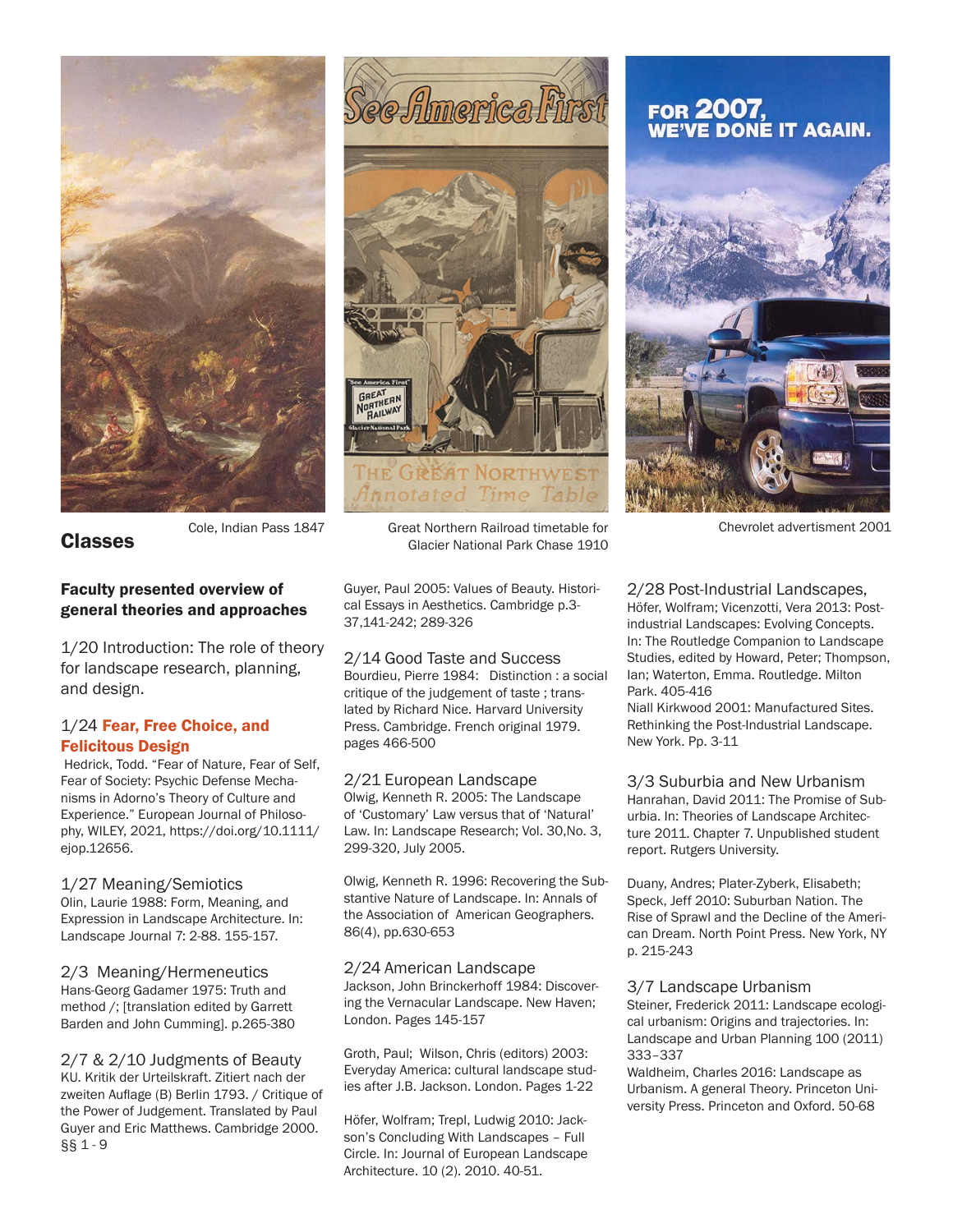





Union Beach, Photo Hoefer North Brunswick, Photo Hoefer RU LA Design Studio, Photo Hoefer

#### Further reading suggestions

#### Fear

Coen, Deborah R. "The Nature of Fear and the Fear of Nature from Hobbes to the Hydrogen Bomb." Nature, Action and the Future, Cambridge University Press, 2018, pp. 115–32, https://doi. org/10.1017/9781108185509.007.

Tidwell, Christy, and Carter Soles. Fear and Nature: Ecohorror Studies in the Anthropocene. Penn State University Press, 2021.

Schiermeier, Quirin. "Climate Change: Nature Readers Say Their Fears Are Growing." Nature (London), vol. 598, no. 7882, Nature Publishing Group, 2021, pp. 551–551, https://doi.org/10.1038/d41586-021- 02862-3.

Carr, E. 1998: Wilderness by Design: Landscape Architecture & the National Park Service. University of Nebraska Press.

#### Choices

Höfer, W, Ravit, B 2018: Reimagining (Sub-) Urban Parks. The Challenges of Negotiating Conflicting Interests in a Park System Master Planning Process. In: SPOOL - Journal of Architecture and the Built Environment. Volume 5, Issue 2. 37-54

David de la Pena (Ed.), Diane Jones Allen (Ed.), Randolph T. Hester Jr. (Ed.), Jeffrey Hou (Ed.), Laura J. Lawson (Ed.), Marcia J. McNally (Ed.) 2017: Design as Democracy: Techniques for Collective Creativity. Island Press. Washington DC.

Brettschneider, Corey. When the State Speaks, What Should It Say?: How Democracies Can Protect Expression and Promote Equality. Princeton University Press, 2012.

#### Design

Swaffield, Simon 2002: Theory in Landscape Architecture: A Reader. Philadelphia. University of Pennsylvania Press. Part VI: Integrating Site Place and Region. P. 230-268

Waldheim, Charles : The Landscape Urbanism Reader. Princeton Architectural Press, New York.

Rogers, Elizabeth Barlow. Landscape Design: A Cultural and Architectural History. New York: Harry N. Abrams, 2001.

Seggern, Hille von; Werner, Julia; Grosse-Bächele, Lucia (ed.) 2008: Creating Knowledge. Innovation Strategies for Designing Urban Landscapes. (German/English) [Übers.: Rachel Hill ...]. -: Jovis Verlag. Berlin

Prominski, Martin; Seggern, Hille von 2019: Design Research for Urban Landscapes. Theories and Methods. Routledge. New York

Girot, C. Freytag, A. Kirchengast, A. Krizenecky, S. Richter, D 2013: Topologie/Topology. (Pamphlet 15) gta publishers Zurich